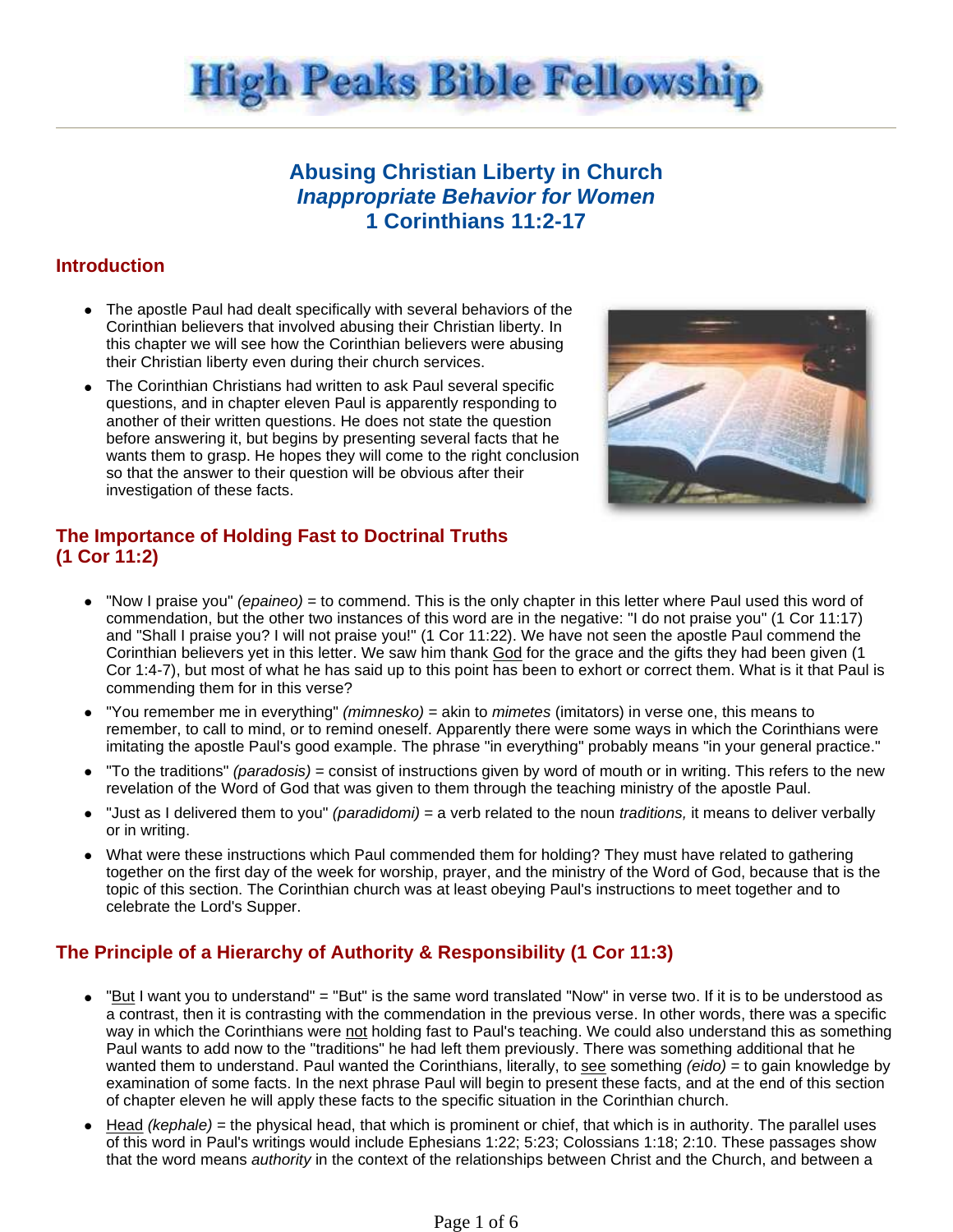husband and wife. In the context of a person's physical anatomy, the word obviously means the physical head. In verse three the word "head" means authority in every instance.

- "Christ is the head of every man" = Christ is in authority over every man, believers and unbelievers alike. Several Scripture passages show that the Lord Jesus Christ has been given authority over every man (Matt 28:18; Phil 2:10-11; Heb 2:8). One of the primary aspects in which Christ is in authority over every man is because He is identified as our Creator (Col 1:16), and Paul will soon use the Creation event as a major part of his argument for the principle of subordination. But in the context of the meetings of the church, we can also see that Christ is in direct authority over every believer (Eph 1:22-23; Col 1:18).
- "The man is the head of a woman" = A man is in authority over a woman in two specific situations within the context of church meetings.
	- 1. If the man is one of the church officers who has authority and responsibility for the spiritual well-being of all the men & women who are present (1 Thess 5:12-13; Heb 13:17; 1 Pet 5:2-3)
	- 2. If the man is the husband of the woman and has authority and responsibility for her well-being in every area (Eph 5:22-28; 1 Pet 3:7).

It seems most likely that this statement refers to the proper relationship of authority within the marriage relationship, although it could also refer to someone who is in spiritual authority over the unmarried women of the church.

- "God is the head of Christ" = The gospel of John gives many clear statements by the Lord Jesus about His relationship to God the Father (see John 4:34; 5:18-19; 5:30; 6:38; 14:28). This is the greatest example of someone under authority, and it may have been put last in this sequence for the purpose of emphasis. It is also possible that Paul put it last to encourage women that they are under authority just like their Lord is under authority.
- The guiding principle in this issue is that order and subordination are an essential part of God's original design for the universe. It becomes apparent from the diagram that neither the man nor the woman has any ultimate superiority since they are both clearly under the authority of someone else. The apostle Paul ties together all of these levels of authority, which is pictured by the sections of chain that are linked together. You cannot reject one part without rejecting the others.
- Another point that should be explained is that God did not establish the principle of male authority based on any innate superiority of men. And just because a woman is under proper authority in a particular relationship does not mean that she is in any way inferior to the person to whom she is responsible. Proof of this is seen in the



relationship within the Godhead. Christ is just as much God as God the Father. He is equal in essence, but He is second in the Godhead and subordinate to the Father in function.

# **The Shame of Violating Customs Which Support This Hierarchy of Authority (1 Cor 11:4-6)**

### **First, for the Man (1 Cor 11:4)**

- Why is the man mentioned first? Possibly because he is first in the hierarchy of authority discussed previously. It seems that men are mentioned throughout this section only for the sake of illustrating this principle. The real issue is with the wrong behavior of women in the church services (see 1 Cor 11:6, 10).
- "Every man who has something on his head" = Literally this says, "down over his head having." This is referring to a man having something that covers his physical head and possibly hangs down over his face as well. This could be describing something like a veil that may be worn by a bride in today's American culture. Such a veil was typically worn by decent women in Corinth as a sign of modesty and particularly by married women as a sign of being under the authority and protection of their husband. However, it was not appropriate in that culture for a man to wear such a covering.
- "While praying or prophesying" = Simply stated, praying is speaking to God on behalf of man, while prophesying is speaking to man on behalf of God.
- "Disgraces his head" = The context here makes it clear that whatever this verse is suggesting, it would have been completely ridiculous in the culture of that day for a man to do it. It seems most consistent to view the word head as referring to the man's physical head. To disgrace his head would mean to bring shame upon himself as a person.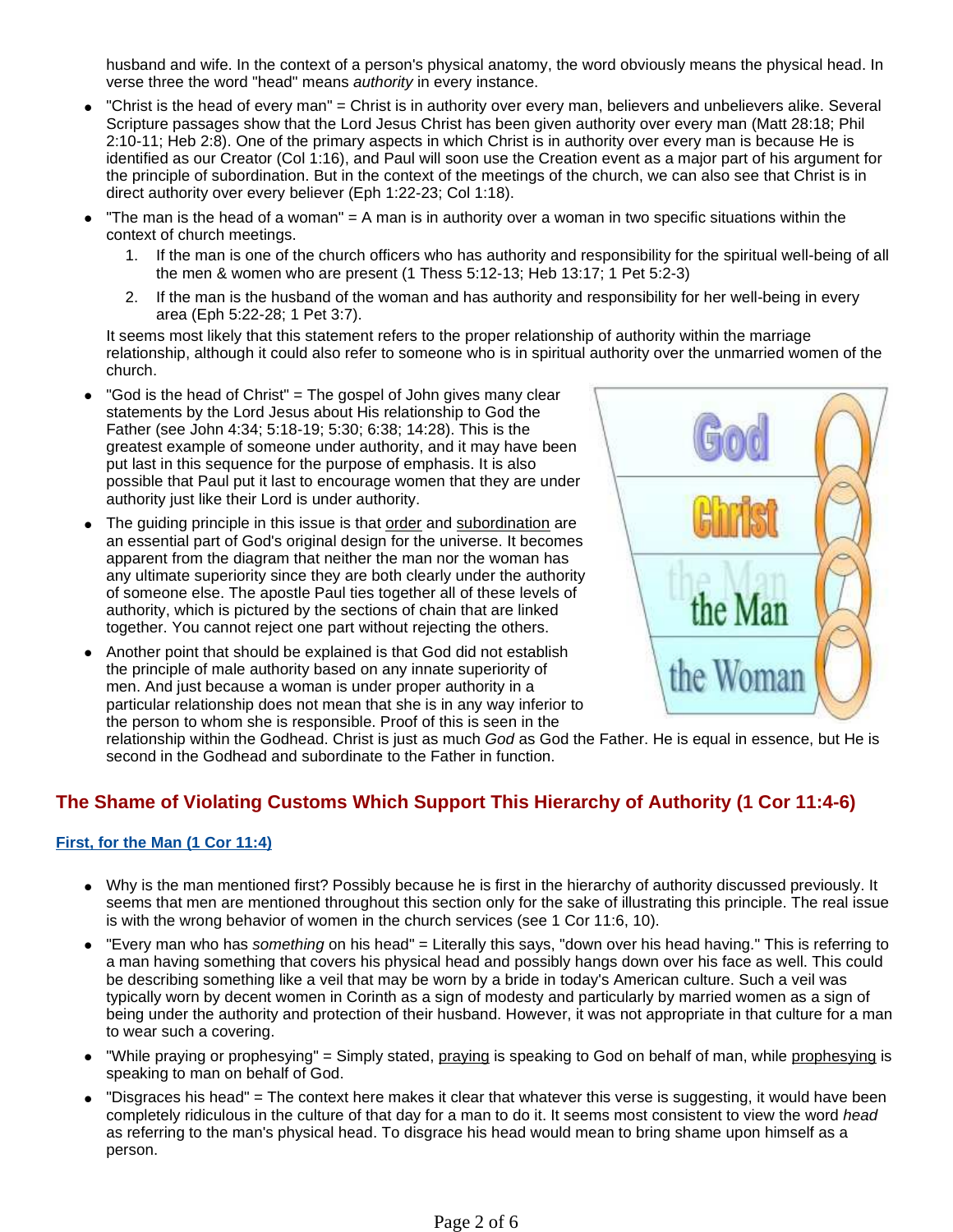- $\bullet$  "But every woman who has her head uncovered" = The term akatakalupto begins with a negative particle (not) and ends with a compound word:  $kata =$  down &  $kalupto =$  to cover. The term  $katakalupto$  will be used by the apostle Paul in the next several verses to mean a covering on or over the head. History tells us that the pagan priestesses wore their hair uncovered and disheveled, and so some of the Christian women in Corinth may have been imitating them.
- "While praying or prophesying" = This phrase is parallel to what Paul said about the man in verse four. It is not clear whether Paul meant this as a literary parallel only, or if it actually described the practice of some of the women in the Corinthian church. In either case we should understand that it is normal to describe an event without actually passing judgment on whether it was right or wrong. Later in 1 Cor 14:34-35 Paul will comment on whether the women should be praying or prophesying in the church services.
- "Disgraces her head" = It seems best to understand this as referring to the woman's own physical head. The disgrace falls upon her as a person, rather than upon the one in authority over her.
- "For she is one and the same as the woman whose head is shaved" = Here Paul stated the reason that she disgraces herself: It is because she has identified herself with the same category of woman whose hair had been cut off.

#### **Who was a woman whose head was shaved?**

- An unveiled woman in Corinth was a prostitute. Being unveiled was the badge of prostitution, and in some cases the woman was also shorn. Also, the Justinian code prescribed shaving the head of an adulteress that the husband refused to receive after two years.
- $\bullet$  "For if a woman does not cover her head, let her also have her hair cut off" = Here Paul is telling these women to act consistently. If they are not going to follow the proper custom of covering their heads in public services, then why don't they go the whole way and cut their hair off.
- "If it is disgraceful for a woman to have her hair cut off or her head shaved" = This is a first class conditional clause, which is assumed to be true. It could be translated, "Since it is a disgrace..."
- "Let her cover her head" = The apostle Paul is teaching that in the situation where a woman was attending the public meeting of the church in Corinth, it would be wrong for her to be uncovered. Wearing some type of head covering must have been a customary symbol in Corinthian society for a woman to indicate that she was living under proper authority. Paul is now going to give several reasons why the Corinthian women should continue to follow the typical practice in their culture and wear this outward symbol that represents the universal truth of God's hierarchy of authority.

### **The Argument from the Sequence, Manner, and Purpose of Their Creation (1 Cor 11:7-12)**

### **Sequence: The Man Was Created First in the Image of God (1 Cor 11:7)**

- $\bullet$  "For a man ought not to have his head covered" = For a man to cover his head would be a reversal of the customary practice; the man would be acting like a woman. This is a strong phrase that tells men that they are obligated not to cover their heads.
- "He is the image and glory of God" = Glory means splendor, brightness, that which stands forth to represent God, or something by which the glory of God is known. Notice that the apostle here is only discussing the original formation of man at the time of Creation. In Genesis 2:7 we see that only the man was originally created "from the dust of the ground." It was only the man that was given dominion and authority over the things God had created. This all occurred before the creation of the woman.
- "But the woman is the glory of man" = The man was created first and was directly fashioned in God's image, while the woman was created later and out of the already existing flesh of man (Gen 2:21-22). Notice this does not say that the woman is the image and glory of man. The truth is that the woman was created in the image of God, just as much as the man was (Gen 1:26-27).
- This set of arguments from Creation is somewhat based on what we might call seniority. It involves a subordination to man because of the order of creation.

#### **Manner: The Woman Was Created Out of the Man's Body (1 Cor 11:8)**

"For man does not originate from woman but woman from man" = This is a statement of the facts presented in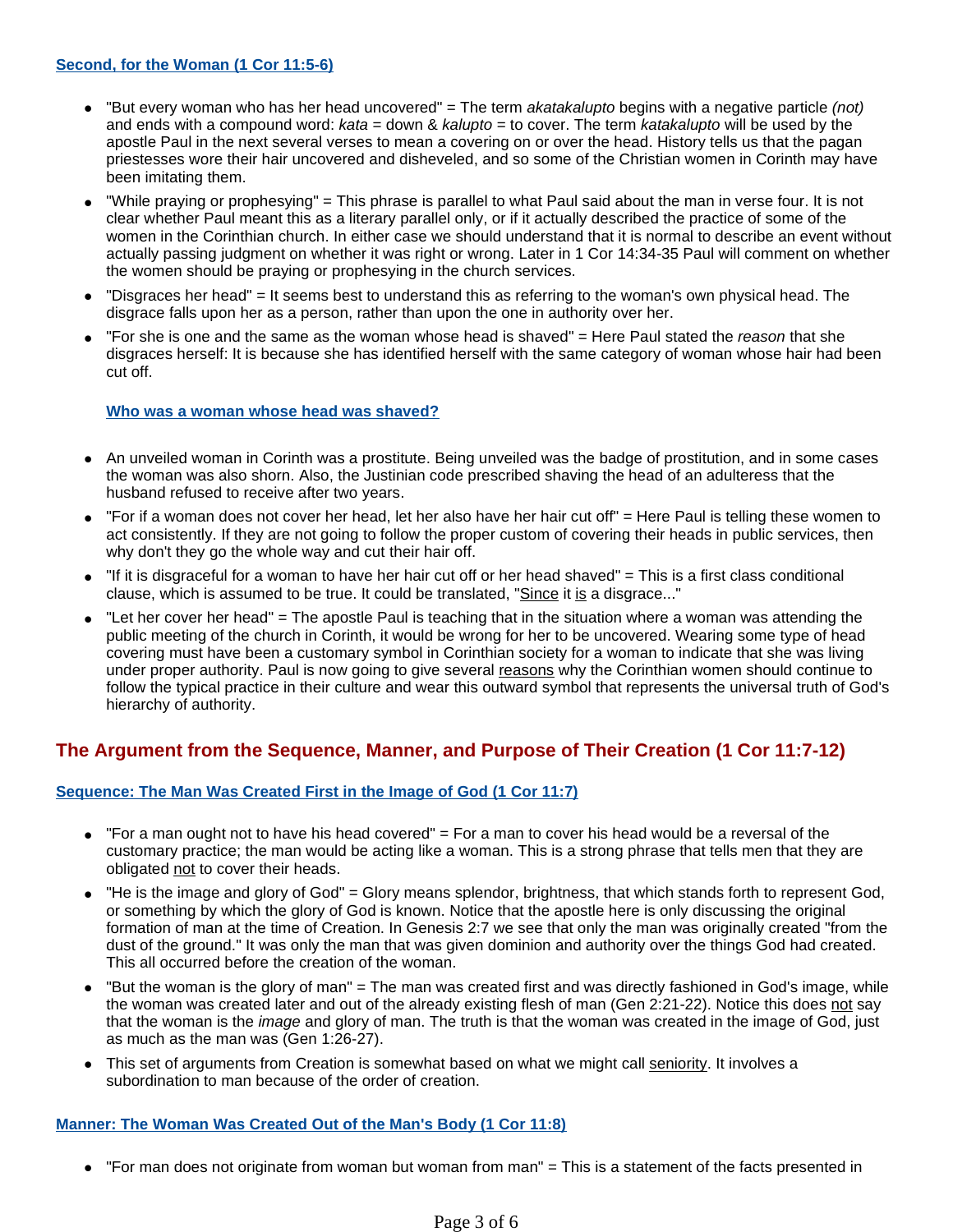### **Purpose: The Woman Was Created to Function as a Helper (1 Cor 11:9)**

- "Man was not created for the woman's sake, but woman for the man's sake" = The woman was made for man (Gen 2:18), but we must remember that the man was never complete until the woman was there.
- After the Fall in Genesis chapter three, God confirmed the hierarchy of authority for the man and the woman (Gen 3:16-17).

### **Conclusion From This Argument & An Additional Reason (1 Cor 11:10)**

- "Therefore" = as a result of what Paul has said so far. Here is the logical conclusion, based on the facts of the Creation, concerning the issue of a woman in the church services following the appropriate customs to demonstrate that she is clearly functioning within the sphere of authority provided by her husband and her church leaders.
- The woman ought to have a symbol of authority on her head" = exousia means the power, strength, ability, or freedom to do something. The woman should clearly be covered and protected by the power of the authority of her husband or her leaders. This indicates that a woman *does* have power -- the power that is hers as a result of living in a proper hierarchy of authority with her husband or church leaders. This verse clearly states that the cultural use of the head covering by women in the Corinthian church services represented the God-ordained principle of a woman's submission to authority. For that reason the woman was obligated to follow this custom which upheld that important principle.
- "Because of the angels" = In 1 Cor 4:9 Paul had mentioned that angels observe the behavior of men and women.

### **The Balancing Truth: The Interdependence of Men & Women Under Christ (1 Cor 11:11-12)**

- "However" = This contrasting statement gives an important balancing truth to what has been presented so far regarding the seniority of the man at Creation. Paul wanted to guard his words against the false interpretation that women are inferior.
- "In the Lord" = It was by the design and direction of the Lord that this is so. In other words, not only did the Lord place the man in a position of authority, but He also designed the relationship between the man and the woman in such a way that they are intended to function together. The Creator is the one who planned it to work this way.
- "Woman independent of man" = This may have been at the core of the issue Paul was addressing in Corinth. Some Christian women were behaving in ways that made them appear independent or out from under the proper hierarchy of authority and protection.
- "Nor is man independent of woman" = Man's authority is a delegated authority that was given by God to be used for His purposes and in His way. The man is a fellow creature who has no innate superiority over the woman, and he has no right to use his authority selfishly.
- "As the woman originates from the man" = This restated the truth about the sequence and manner of the original Creation. The woman came later and came out of the man.
- "The man has his birth through the woman" = Every man who has come into existence after that initial Creation event has been born of a woman. The woman has a very important function in God's design for the sexes.
- "All things originate from God" = Everything has its source, purpose, design, and function as a result of the working of God. Neither men nor women should complain or be dissatisfied with this arrangement because it is God's will and His design for the universe.

# **The Argument from Social Propriety in the Culture of That Time (1 Cor 11:13-15)**

### **You Judge: Is It Proper? (1 Cor 11:13)**

- "Judge for yourselves" = As he did in 1 Cor 10:15, Paul tells the Corinthians to put themselves into the judge's seat and exercise their own wisdom. They are to use their own sense of propriety, of that is right and proper.
- "Is it proper for a woman to pray to God with her head uncovered?" = History tells us that it was the custom of the women of Greece (except their priestesses) to wear a veil when they appeared in public.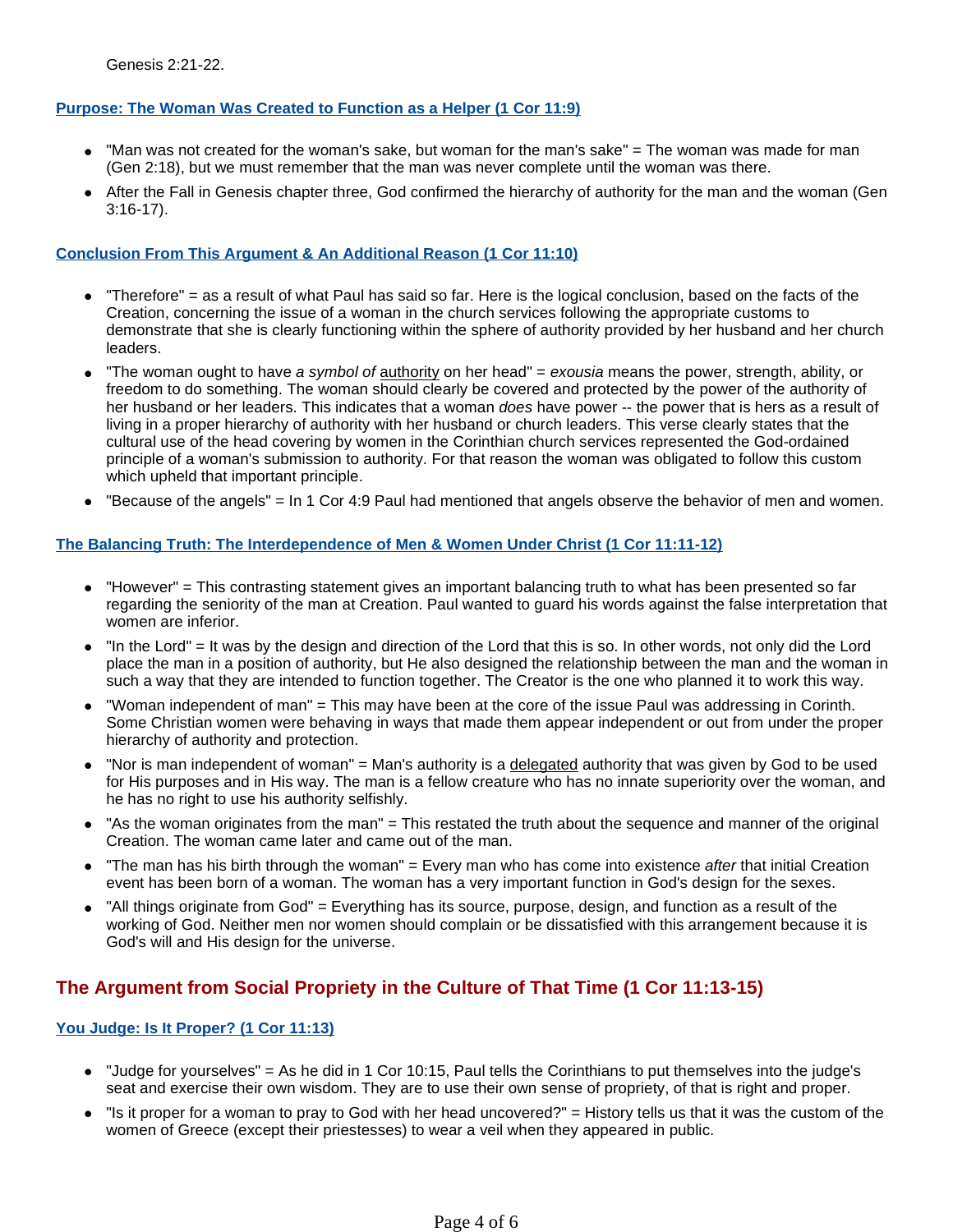#### **First, for the Man (1 Cor 11:14)**

- $\bullet$  "Does not even nature itself teach you" *(phusis)* = the nature of things as they exist.
- "If a man has long hair, it is a dishonor to him" = At the time Paul wrote these words, and even through later history up to our present day, people have recognized that (except in rare cases) it is considered normal and proper for a woman's hair to be worn longer than the style for men. By dealing with the man first, as he has done throughout this section, Paul introduced the idea that God designed men and women to be distinguishable in appearance, in physiology, as well as in their roles and relationships.

#### **Second, for the Woman (1 Cor 11:15)**

- "But if a woman has long hair, it is a glory to her" = In the same way that it is proper for a man to wear his hair shorter, it is proper and brings glory to a woman to wear her hair longer.
- "Her hair is given to her for a covering" (peribolaion) = Previously the term katakalupto was used for a covering (1 Cor 11:5, 6, 7, 13), but here Paul used a different word for covering which means "something that is thrown around or flung about," as the hair might be tossed to and fro by moving the head. The term for "given to her" also indicates something that is given as a permanent gift, rather than a temporary covering such as a shawl or mantle.
- This cannot mean that her hair is the outward sign of authority on her head, because previously Paul had said if a woman would not cover her head then she might as well have her hair cut off. This implies that the proper covering was something in addition to her natural hair. Paul is using the natural hair as an analogy for whether covering the head is proper in the case of men versus women.

| <b>Verse</b> | <b>MAN</b>                                                                                   | <b>WOMAN</b>                                                                                                                                                     |
|--------------|----------------------------------------------------------------------------------------------|------------------------------------------------------------------------------------------------------------------------------------------------------------------|
| 3            | Man is under the direct authority<br>of Christ                                               | Woman is under the direct authority of the husband<br>or the male leadership of the church                                                                       |
| $4 - 5$      | Man is disgraced by covering his<br>head while praying or<br>prophesying                     | Woman is disgraced by being uncovered while<br>praying or prophesying                                                                                            |
| $6 - 7$      | Man is obligated not to cover his<br>head, and he was created in the<br>image & glory of God | Woman is obligated to cover her head, since being<br>uncovered was as disgraceful as having her head<br>shaved. Woman was created to be the glory of the<br>man. |
| 8            | Man was not created out of<br>woman                                                          | Woman was created out of man                                                                                                                                     |
| 9            | Man was not created for the<br>woman's sake                                                  | Woman was created for the man's sake                                                                                                                             |
| 10           |                                                                                              | Woman is obligated to wear a symbol of authority<br>on her head                                                                                                  |
| 11           | Man is not independent from<br>woman                                                         | Woman is not independent from man                                                                                                                                |
| 12           | All men since Creation have<br>been born by means of a<br>woman                              | At Creation, the woman originated from the man                                                                                                                   |
| 13           |                                                                                              | It is not proper for a woman to pray uncovered                                                                                                                   |
| $14 - 15$    | Long hair is not customary or<br>proper for a man                                            | Long hair is customary and proper for a woman                                                                                                                    |

#### **Summary Chart of Statements Made About Men and Women**